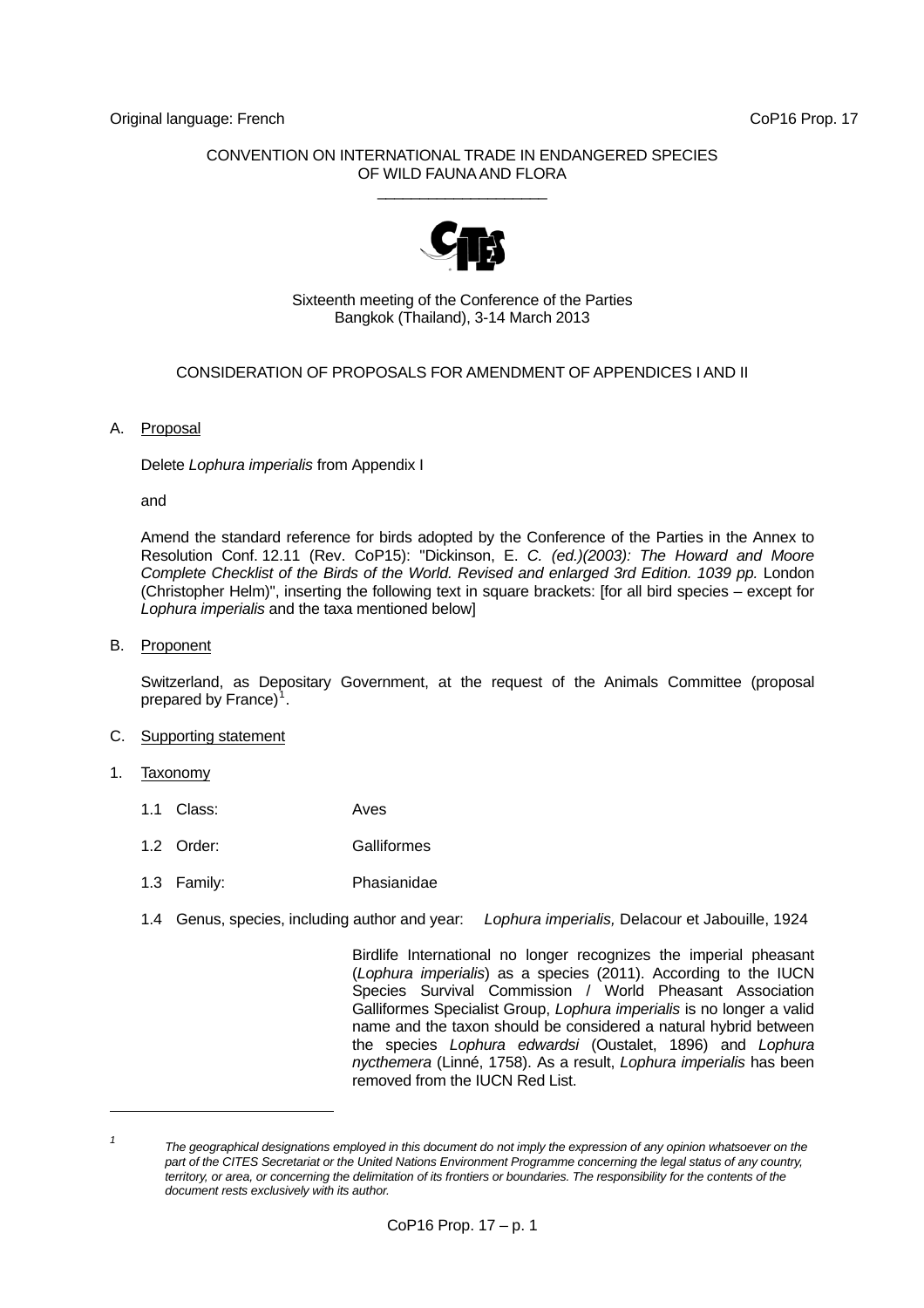The proponent recognizes that, as a precautionary measure, Appendix-I species must first be transferred to Appendix II before being deleted from the Appendices, in accordance with Annex 4 of Resolution Conf. 9.24 (Rev. CoP15). However, such transfer to Appendix II is not justified given that the hybrid will continue to benefit from the Appendix-I status of the parental species *Lophura edwardsi*, in accordance with Resolution Conf. 10.17 (Rev. CoP14).

1.5 Scientific synonyms:

| 1.6 Common names: | English: | imperial pheasant               |  |
|-------------------|----------|---------------------------------|--|
|                   | French:  | faisan impérial                 |  |
|                   | Spanish: | faisán imperial                 |  |
|                   |          | Vietnamese : Ga loi lam mao den |  |

1.7 Code numbers: A-214.003.039.007

### 2. Overview

 The pheasant *Lophura imperialis* was first described by Delacour and Jabouille in 1924 from a single pair captured in 1923 in the region of Dong Hoi, Viet Nam. The pair was taken to France by Jean Delacour, who was an ornithologist, and produced a line of captive-bred offspring in his zoological park in Clères. This captive population died out after World War II because of a lack of additional founder stock. The female of the original pair died in 1927 and was deposited as the holotype in the Muséum National d'Histoire Naturelle in Paris. The male died during World War II and was not preserved. Despite thorough searching, no other specimens of imperial pheasant were found for a very long time. The species was considered extremely rare, or perhaps even extinct, and was included in the IUCN Red List and listed in Appendix I at the plenipotentiary conference held in Washington D.C. in 1973.

 In 1990, a male specimen was captured in Cat Bin, Viet Nam, but its phenotype differed considerably from that of the birds captured in 1923. Another male was also captured in 2000 in the region of Quang Tri but, again, its phenotype largely differed from that of the type specimen described by Delacour and Jabouille.

 The hypothesis of a hybrid origin was put forward as early as 1997. At that time, a thorough analysis of all the skins of the captive specimens descended from the original pair, kept in museums in Paris and Tring, United Kingdom of Great Britain and Northern Ireland, led to the following findings:

- major morphological differences existed among the various specimens
- the imperial pheasant might be a natural hybrid between Edwards's pheasant (*Lophura edwardsi*) and the silver pheasant (*Lophura nycthemera*).

 This hypothesis was tested with genetic analyses, which revealed that the mitochondrial DNA of the imperial pheasants was identical to that of Edwards's pheasant. A microsatellite DNA analysis showed that the alleles of the imperial pheasant were those of Edwards's pheasant and the silver pheasant.

 Finally, a cross between Edwards's pheasant and the silver pheasant was performed at the Zoological Park of Clères, France, which had been donated by Jean Delacour to the Muséum National d'Histoire Naturelle in 1966. Some phenotypes of the offspring obtained were identical to that of the specimens brought by Jean Delacour in 1923, while others were identical to that of the specimen captured in 2000. The entire study was published in 2003 by Alain Hennache *et al.* It concluded that the imperial pheasant was a natural hybrid between Edwards's pheasant and the silver pheasant.

 It was pointed out in 2003 (Hennache *et al.,* 2003) that the Vietnamese pheasant (*Lophura hatinhensis*) might well be one of the parental species of *Lophura imperialis*. However, *Lophura*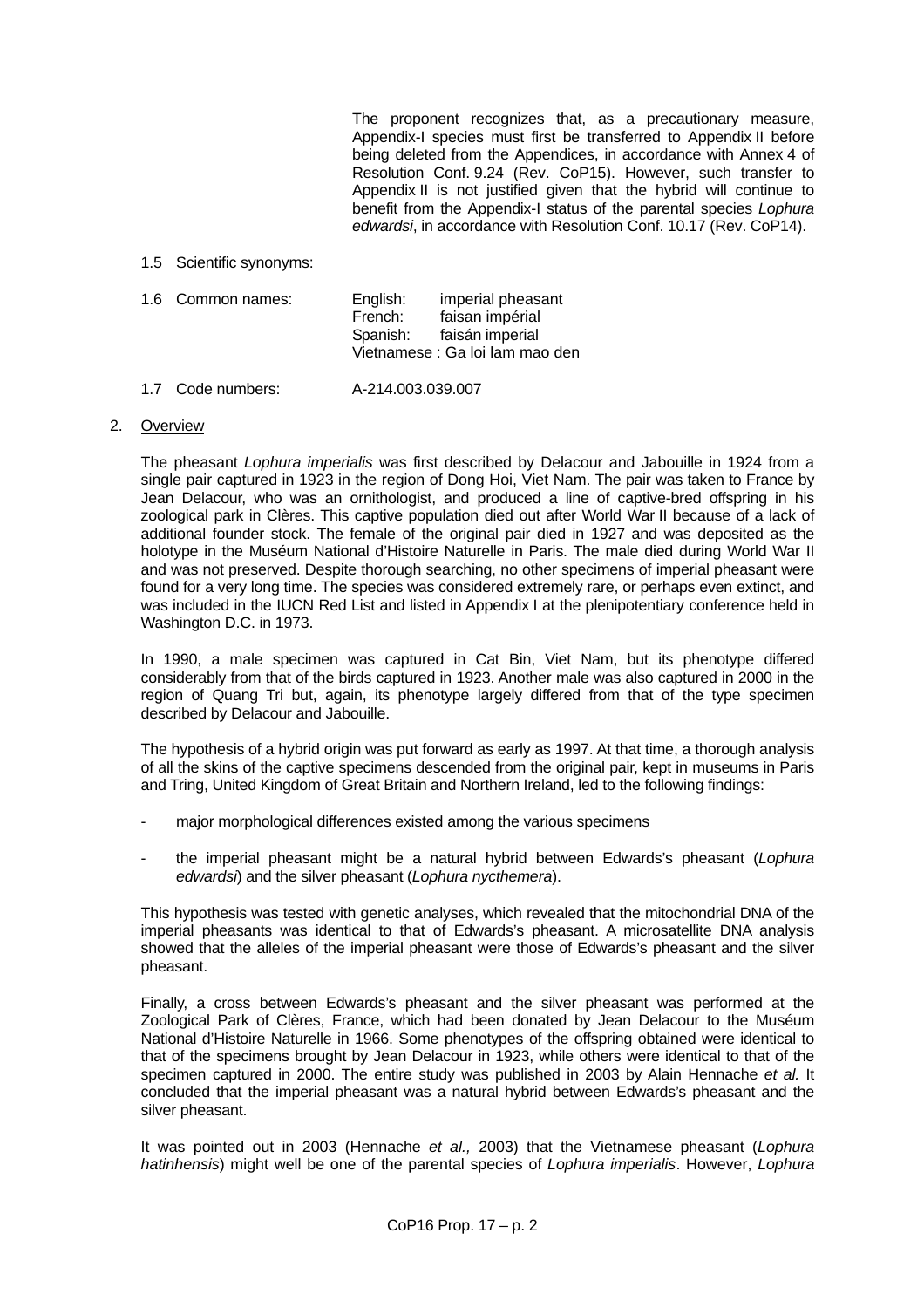*hatinhensis* has recently undergone genetic studies, which have proved that it is only an inbred form of Edwards's pheasant (*Lophura edwardsi*). Therefore, it is no longer considered a species.

 At its 15th meeting (Doha, 2010), as shown in the Annex to Resolution Conf. 12.11 (Rev. CoP15), the Conference of the Parties adopted the following publication as the standard reference for pheasant taxonomy and nomenclature: "Dickinson, E.C. (ed. 2003): The Howard and Moore Complete Checklist of the Birds of the World. Revised and enlarged 3rd Edition. 1039 pp. London (Christopher Helm)". In this publication, *Lophura imperialis* is still considered as a species, since the study by Hennache *et al*. was published in that same year (2003). However, the species *Lophura imperialis* will not appear in the upcoming fourth edition of the publication "Dickinson E.C., The Howard and Moore Complete Checklist of the Birds of the World" (in press, scheduled for publication in August 2012), as it has been permanently removed from the taxonomy of birds.

 At its 26th meeting (Geneva, March 2012) and in the context of the Periodic Review of the Appendices, the Animals Committee reviewed a proposal to delete *Lophura imperialis* from Appendix I because of its status as a hybrid species (see document AC26 Doc. 13.2.1 and its Annex). The Committee recommended preparing a proposal to delete this taxon from the Appendices for submission at CoP16 by the Depositary Government on behalf of the Committee (executive summary of the 26th meeting of the Animals Committee: *Periodic Review of animal species included in the CITES Appendices*, agenda item 13). France volunteered to prepare such proposal.

### 3. Species characteristics

3.1 Distribution

 After Jean Delacour's discovery of the imperial pheasant in Viet Nam in 1923, the mystery of the existence of this species puzzled the scientific community for nearly 80 years.

 One single pair of imperial pheasants was captured in 1923 in the region of Dong Hoi in Viet Nam and no specimens have ever been captured in any other countries. It was not until 28 February 1990 that a new specimen – an immature male – was captured in a secondary forest 12 km from Cat Bin, about 200 km from the known range of the taxon in the region of Dong Hoi, Viet Nam . A second immature imperial pheasant was captured on 27 February 2000 also in a secondary forest in the district of Da Krong, in Quang Tri province, Viet Nam, in the known range of Edwards's pheasant.

3.2 Habitat

 It is inferred that the imperial pheasant shares the habitat of the silver pheasant and Edwards's pheasant in Viet Nam (i.e. the secondary forests of the Annamite range).

3.3 Biological characteristics

 Although it has not been possible to study the biological characteristics of the imperial pheasant, they are likely to be similar to those of its parental species, *Lophura edwardsi* and *Lophura nycthemera*.

3.4 Morphological characteristics

The only description available was made by Jean Delacour:

 "Male: entirely dark blue, the body feathers being black with a wide glossy blue fringe; feathers of the lower back, rump and wing- and tail-coverts deep black with a glossy metallic blue border; head with a short slender blue-black crest; central rectrices long, pointed, slightly curved and inconspicuously spotted with brown; back and wings also inconspicuously spotted with brown. Iris orange-brown; skin of the face bright scarlet, with two wattles; bill pale greenish yellow with a blackish base; legs and feet crimson.

Length: 750 mm, wing 250 mm; tail 300 mm; culmen 30 mm; tarsus 87 mm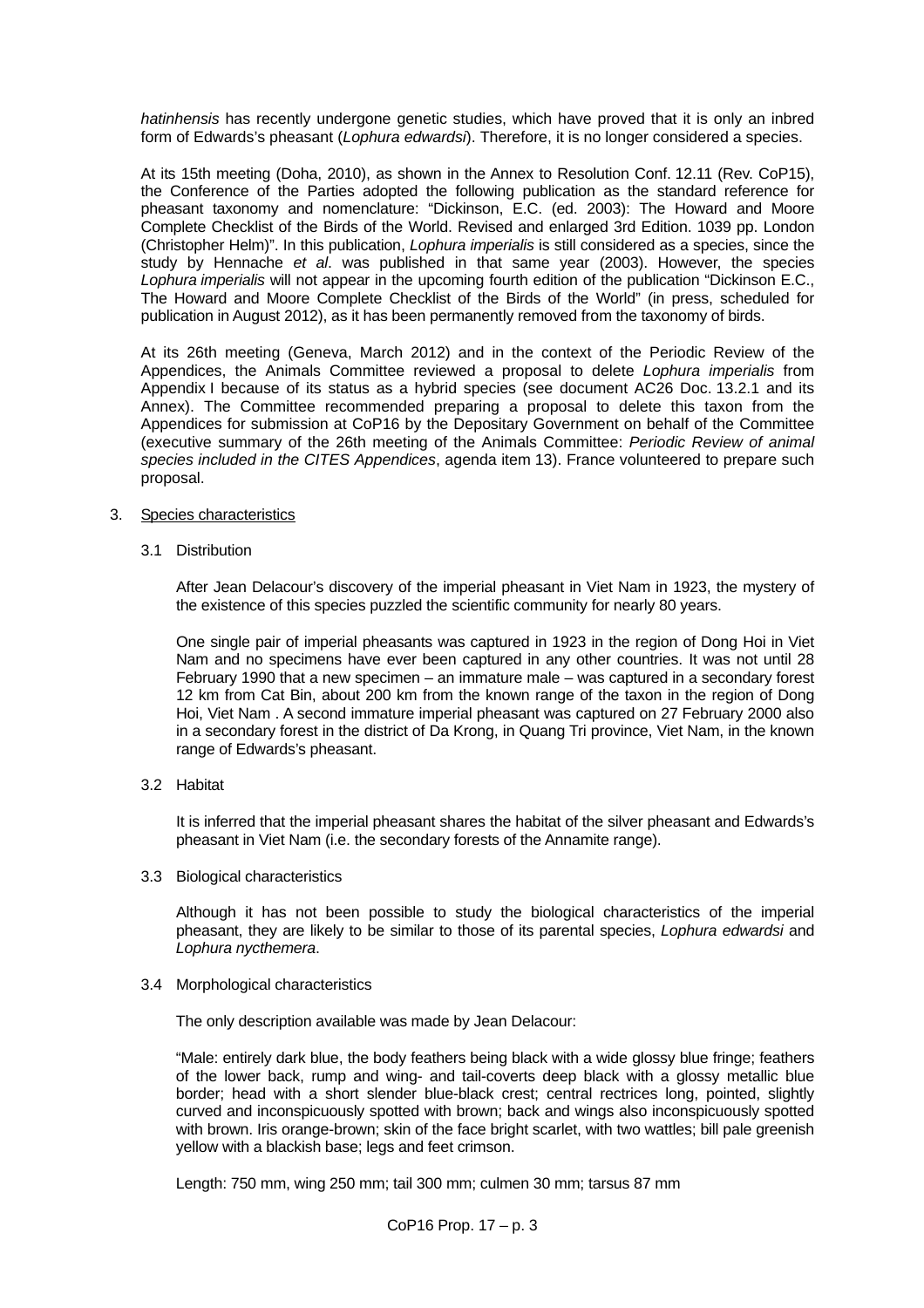Female: no true crest but long and often raised crown feathers; head greyish brown with paler cheeks, chin and throat; upperparts chestnut-brown, with whitish shafts and faint black vermiculations; uppertail-coverts bright brown; central-tail feathers chestnut-brown with black vermiculations, the others being black; primaries black, with pale grey vermiculations along the shaft; secondaries black, bordered with chestnut; underparts pale greyish chestnut, sometimes faintly spotted. Bare parts as in the male.

Length: 600 mm, wing 214 mm; tail 190 mm; culmen 28 mm; tarsus 67 mm

 Chick: crown and neck chestnut-brown with a blackish line in the middle; face pale buff; irregular black line from the eye to the neck; back dark brown with buff-white lines on the flanks, larger near the rump; wings dark brown with a buff-white stripe on the secondaries; chest and flanks pale chestnut; rest of underparts buff." »

3.5 Role of the species in its ecosystem

 It has not been possible to study the role of the species in its ecosystem. However, its role is likely to be similar to those of its two parental species, *Lophura edwardsi* and *Lophura nycthemera*.

4. Status and trends

 This chapter is not applicable given that the taxon has been found to be a hybrid and that very few specimens have been found in the wild.

5. Threats

Not applicable.

- 6. Utilization and trade
	- 6.1 National utilization

Not applicable.

6.2 Legal trade

 Several live specimens exhibiting the phenotype of *Lophura imperialis* have been rediscovered and captured in the wild since 1990. The imperial pheasant has sometimes been reconstituted by crossing species of pheasants in captivity.

| Table 1a: Lophura imperialis<br>CITES reported trade (source = wild [W]) during 1975-1999 and 2000-2010 |                        |                        |  |  |  |
|---------------------------------------------------------------------------------------------------------|------------------------|------------------------|--|--|--|
|                                                                                                         |                        |                        |  |  |  |
| Terms                                                                                                   | <b>Total 1975-1999</b> | <b>Total 2000-2011</b> |  |  |  |
| Live total                                                                                              | 4                      |                        |  |  |  |
| Total                                                                                                   | 4                      |                        |  |  |  |
| Source: UNEP-WCMC CITES Trade Database. Gross Exports/Imports. Accessed on 3 July<br>2012.              |                        |                        |  |  |  |

| Table 1b: Lophura imperialis<br>CITES reported trade (sources = all)) during 1975-1999 and 2000-2010 |                        |                        |  |  |
|------------------------------------------------------------------------------------------------------|------------------------|------------------------|--|--|
| Terms                                                                                                | <b>Total 1975-1999</b> | <b>Total 2000-2011</b> |  |  |
| Live total                                                                                           | 22                     |                        |  |  |
| Total                                                                                                | 22                     |                        |  |  |
| Source: UNEP-WCMC CITES Trade Database. Gross Exports/Imports. Accessed on 3 July<br>2012.           |                        |                        |  |  |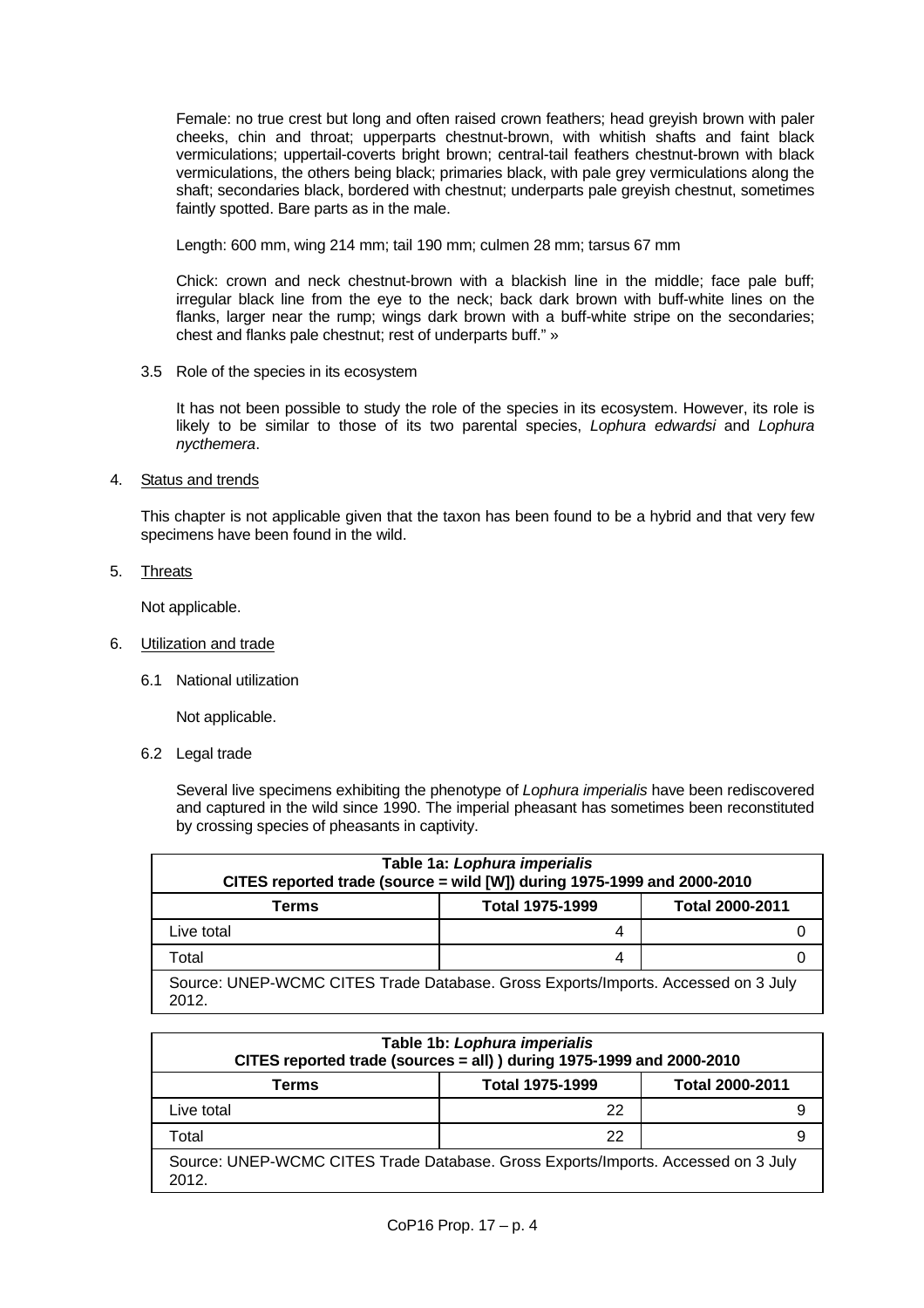6.3 Parts and derivatives in trade

Information is not readily available.

6.4 Illegal trade

Not applicable.

6.5 Impacts to look-alikes

Not applicable.

6.5 Actual or potential trade impacts

 Trade will have no actual or potential impacts given that *Lophura imperialis* will be treated as a hybrid of *Lophura edwardsi* and, as such, will retain its Appendix-I status in compliance with Resolution Conf. 10.17 (Rev. CoP14).

- 7. Legal instruments
	- 7.1 National

*Lophura imperialis* is included in the Red List (2007) of endangered species of Viet Nam.

7.2 International

 *Lophura imperialis* was included in CITES Appendix I at the plenipotentiary conference held in Washington D.C. in 1973. Yet, the listing is no longer applicable. Since one of the parental species (*Lophura edwardsi*) is included in CITES Appendix I, hybrids will be considered as falling under the provisions of Appendix I as per Resolution Conf. 10.17 (Rev. CoP14).

#### 8. Species management

8.1 Management measures

Not applicable.

8.2 Population monitoring

Not applicable.

8.3 Control measures

Not applicable.

8.4 Captive breeding and artificial propagation

In 2003, Alain Hennache used artificial insemination to cross the two parental species at the Zoological Park of Clères, France, owned by the Muséum National d'Histoire Naturelle. Five chicks were produced from this cross.

The last record of *Lophura imperialis* in captivity in Europe was in the United Kingdom in 2009. A breeder had three birds (http://www.wpa-europe.ch.vu/ accessed on 20 December 2011).

8.5 Habitat conservation

Not applicable.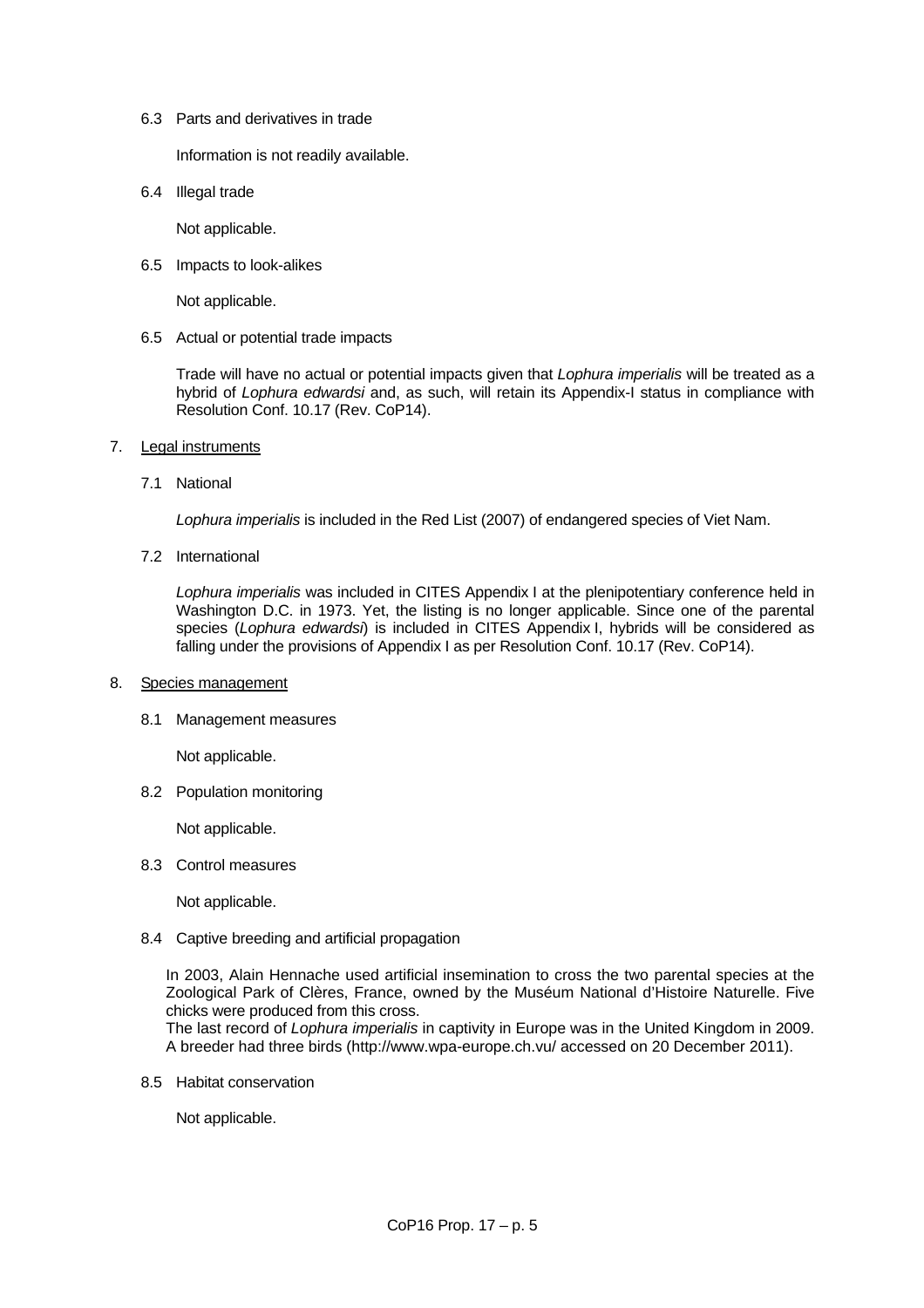#### 8.6 Safeguards

Not applicable.

#### 9. Information on similar species

 Edwards's pheasant (*Lophura edwardsi*), one of the parental species of this hybrid, is listed as Critically Endangered on the IUCN Red List. *Lophura edwardsi* is included in CITES Appendix I.

 The Vietnamese pheasant (*Lophura hatinhensis*) has recently undergone genetic studies, which have proven that it is an inbred form of Edwards's pheasant (*Lophura edwardsi*). Therefore, it is no longer considered a species (Hennache *et al.,* 2012, *in press*).

*Lophura nycthemera,* the other parental species of this hybrid, is not considered globally endangered and is even common in some places. It is not included in CITES.

#### 10. Consultations

 Viet Nam, the only range State of *Lophura imperialis*, expressed its support for the proposal through an email sent on 18 June 2012.

## 11. Additional remarks

None.

# 12. References

- BirdLife International (2011) Species factsheet: *Lophura imperialis*. Downloaded from http://www.birdlife.org on 19/12/2011.
- BirdLife International (2012). *Lophura edwardsi*. In: IUCN 2012. IUCN Red List of Threatened Species. Version 2012.1. <[www.iucnredlist.org>](http://www.iucnredlist.org/). Downloaded on 03 July 2012 from http://www.iucnredlist.org/apps/redlist/details/100600253/0
- CITES Animals Committee (2012). Doc 13.2.1 Examen périodique d'espèces inscrites aux Annexes CITES. Espèces sélectionnées pour étude entre la COP 13 (2004) et la COP 15 (2010). Galliformes : rapport du groupe de travail.
- CITES Animals Committee (2012) 26 WG1 Doc. 2: summary of Periodic review of animal species included in the CITES Appendices \_agenda item 13
- CITES trade statistics derived from the CITES Trade Database (see: www.unepwcmc.org/citestrade), UNEP (United Nations Environment Programme) World Conservation Monitoring Centre, Cambridge, UK.
- Dickinson, E.C. (ed. 2003): The Howard and Moore Complete Checklist of the Birds of the World. Revised and enlarged 3rd Edition. 1039 pp. London (Christopher Helm)
- Dickinson, E.C. (ed. 2012, in press): The Howard and Moore Complete Checklist of the Birds of the World. 4th Edition.
- Hennache, A., Rasmussen, P., Lucchini, V., Rimondi, S., and Randi, E. 2003. Hybrid origin of the imperial pheasant *Lophura imperialis* (Delacour and Jabouille, 1924) demonstrated by morphology, hybrid experiments and DNA analyses. Biological Journal of the Linnean Society 80: 573–600.
- Hennache, A & Ottaviani, M. 2005. Monographie des faisans, Volume 1, 357 pages, Edition WPA France, Clères, France
- Hennache, A., Mahoud, P S., Eames, J C. and Randi, E. 2012, *Lophura hatinhensis* is an invalid taxon. Forktail, in press, 2012.
- The World Pheasant Association European census database. 2011. Available online at http://www.wpa-europe.ch.vu/ accessed 20 December 2011.